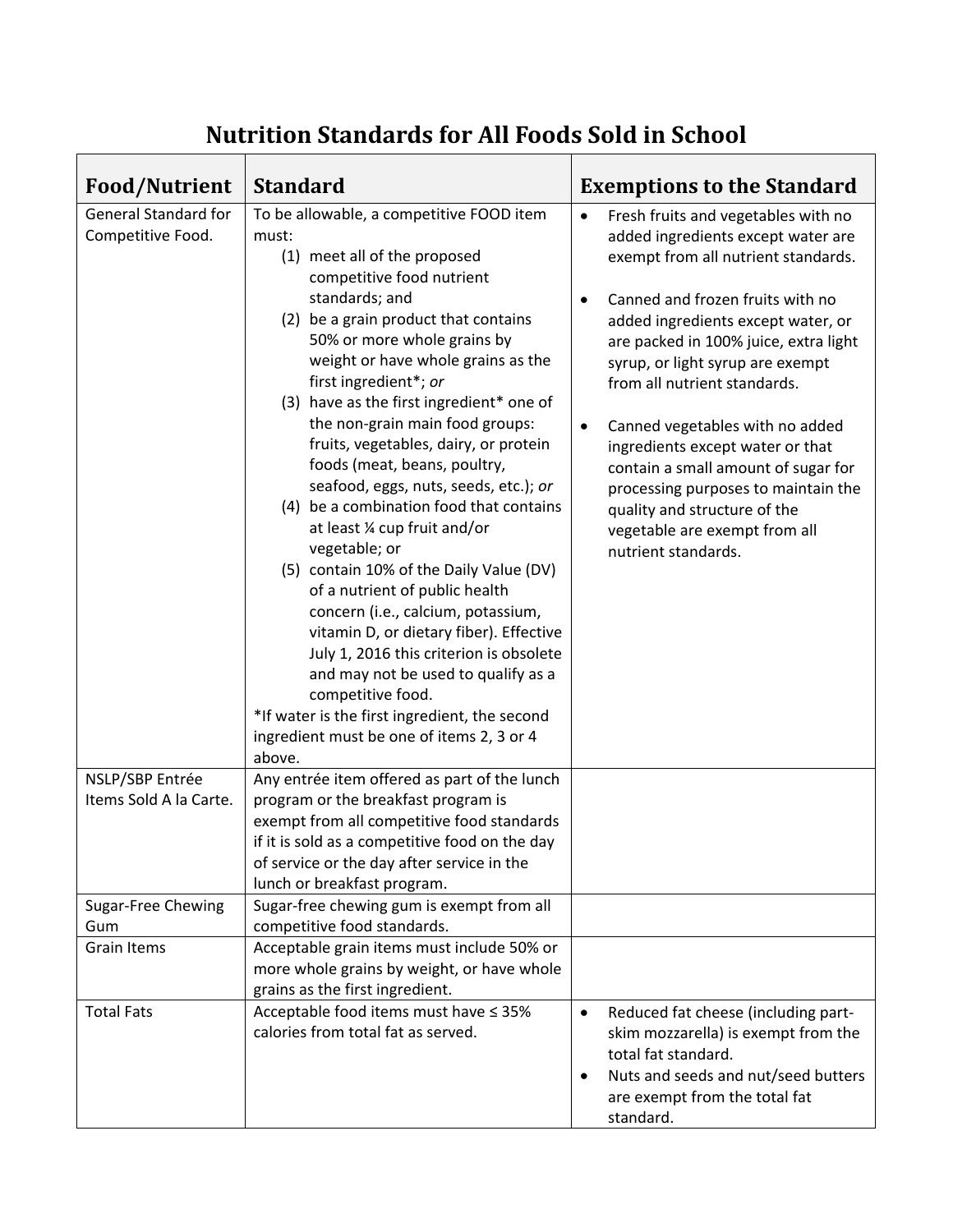| <b>Food/Nutrient</b>  | <b>Standard</b>                                                                 | <b>Exemptions to the Standard</b>                                                                                                                                                                                                                                                                                                                                                                                                                               |
|-----------------------|---------------------------------------------------------------------------------|-----------------------------------------------------------------------------------------------------------------------------------------------------------------------------------------------------------------------------------------------------------------------------------------------------------------------------------------------------------------------------------------------------------------------------------------------------------------|
|                       |                                                                                 | Products consisting of only dried<br>$\bullet$<br>fruit with nuts and/or seeds with no<br>added nutritive sweeteners or fats<br>are exempt from the total fat<br>standard.                                                                                                                                                                                                                                                                                      |
|                       |                                                                                 | Seafood with no added fat is exempt<br>$\bullet$<br>from the total fat standard.                                                                                                                                                                                                                                                                                                                                                                                |
|                       |                                                                                 | Combination products are not exempt<br>and must meet all the nutrient<br>standards.                                                                                                                                                                                                                                                                                                                                                                             |
| <b>Saturated Fats</b> | Acceptable food items must have < 10%<br>calories from saturated fat as served. | Reduced fat cheese (including part-<br>$\bullet$<br>skim mozzarella) is exempt from the<br>saturated fat standard.                                                                                                                                                                                                                                                                                                                                              |
|                       |                                                                                 | Nuts and seeds and nut/seed butters<br>$\bullet$<br>are exempt from the saturated fat<br>standard.                                                                                                                                                                                                                                                                                                                                                              |
|                       |                                                                                 | Products consisting of only dried<br>$\bullet$<br>fruit with nuts and/or seeds with no<br>added nutritive sweeteners or fats<br>are exempt from the saturated fat<br>standard.                                                                                                                                                                                                                                                                                  |
|                       |                                                                                 | Combination products are not exempt<br>and must meet all the nutrient<br>standards.                                                                                                                                                                                                                                                                                                                                                                             |
| <b>Trans Fats</b>     | Zero grams of trans fat as served ( $\leq 0.5$ g<br>per portion).               |                                                                                                                                                                                                                                                                                                                                                                                                                                                                 |
| Sugar                 | Acceptable food items must have ≤ 35% of<br>weight from total sugar as served.  | Dried whole fruits or vegetables;<br>$\bullet$<br>dried whole fruit or vegetable<br>pieces; and dehydrated fruits or<br>vegetables with no added nutritive<br>sweeteners are exempt from the<br>sugar standard.<br>Dried whole fruits, or pieces, with<br>$\bullet$<br>nutritive sweeteners that are<br>required for processing and/or<br>palatability purposes (i.e.,<br>cranberries, tart cherries, or<br>blueberries) are exempt from the<br>sugar standard. |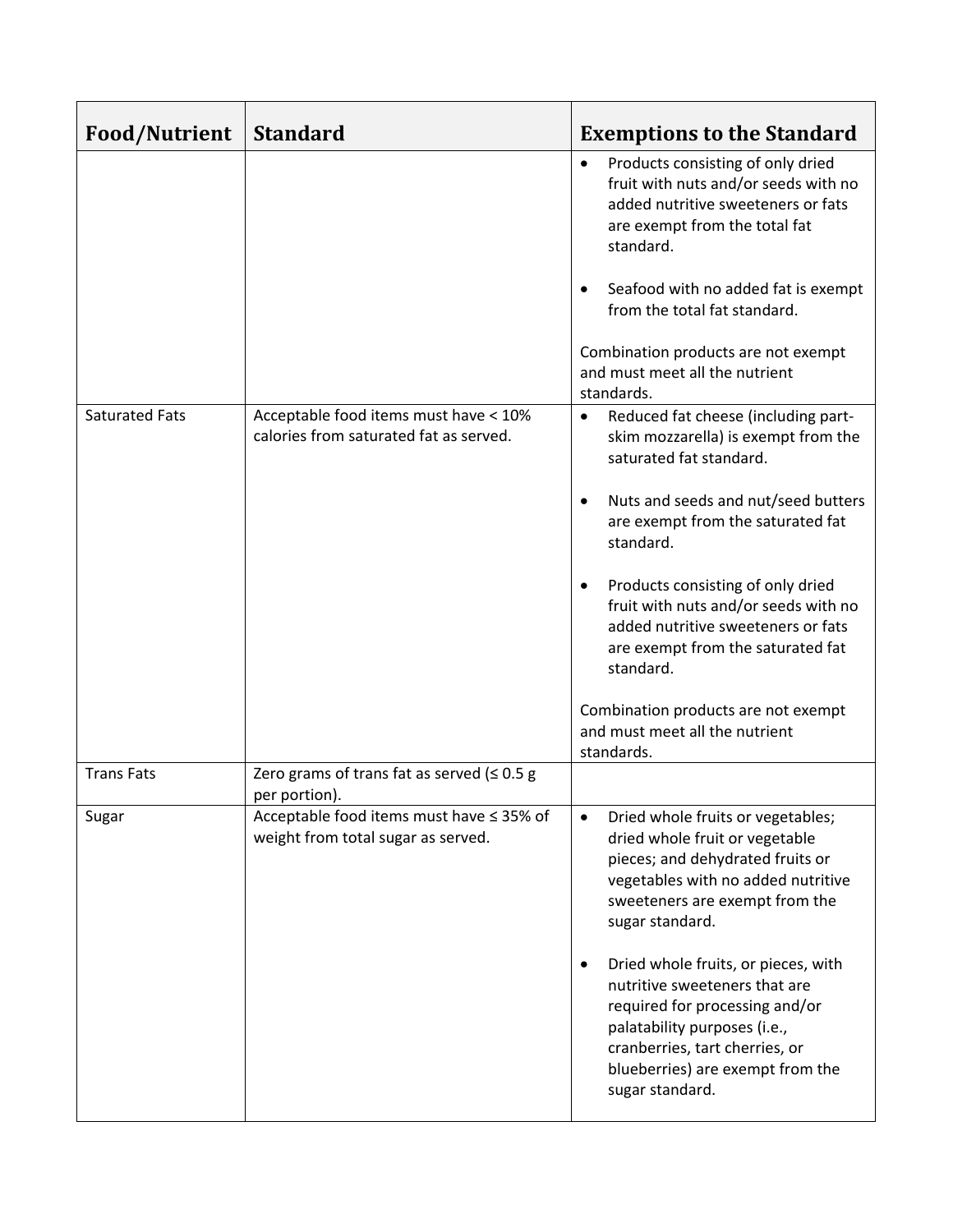| <b>Food/Nutrient</b> | <b>Standard</b>                                                                                                                                                                                                                                                       | <b>Exemptions to the Standard</b>                                                                                                                                             |  |  |
|----------------------|-----------------------------------------------------------------------------------------------------------------------------------------------------------------------------------------------------------------------------------------------------------------------|-------------------------------------------------------------------------------------------------------------------------------------------------------------------------------|--|--|
|                      |                                                                                                                                                                                                                                                                       | Products consisting of only exempt<br>$\bullet$<br>dried fruit with nuts and/or seeds<br>with no added nutritive sweeteners<br>or fats are exempt from the sugar<br>standard. |  |  |
| Sodium               | Snack items and side dishes sold a la carte: ≤<br>230 mg sodium per item as served. Effective<br>July 1, 2016 snack items and side dishes sold<br>a la carte must be: ≤200 mg sodium per<br>item as served, including any added<br>accompaniments.                    |                                                                                                                                                                               |  |  |
|                      | Entrée items sold a la carte: ≤480 mg<br>sodium per item as served, including any<br>added accompaniments.                                                                                                                                                            |                                                                                                                                                                               |  |  |
| Calories             | Snack items and side dishes sold a la carte: ≤<br>200 calories per item as served, including<br>any added accompaniments.                                                                                                                                             |                                                                                                                                                                               |  |  |
|                      | Entrée items sold a la carte: ≤350 calories<br>per item as served including any added<br>accompaniments.                                                                                                                                                              | Entrée items served as an NSLP or<br>$\bullet$<br>SBP entrée are exempt on the day of<br>or day after service in the program<br>meal.                                         |  |  |
| Accompaniments       | Use of accompaniments is limited when<br>competitive food is sold to students in<br>school. The accompaniment must be<br>included in the nutrient profile as part of<br>the food item served and meet all proposed<br>standards.                                      |                                                                                                                                                                               |  |  |
| Caffeine             | Elementary and Middle School: foods and<br>beverages must be caffeine-free with the<br>exception of trace amounts of naturally<br>occurring caffeine substances.                                                                                                      |                                                                                                                                                                               |  |  |
|                      | High School: foods and beverages may<br>contain caffeine.                                                                                                                                                                                                             |                                                                                                                                                                               |  |  |
| <b>Beverages</b>     |                                                                                                                                                                                                                                                                       |                                                                                                                                                                               |  |  |
| <b>Beverages</b>     | <b>Elementary School</b><br>Plain water or plain carbonated water<br>(no size limit);<br>Low fat milk, unflavored (≤8 fl oz);<br>٠<br>Non fat milk, flavored or unflavored (≤8<br>fl oz), including nutritionally equivalent<br>milk alternatives as permitted by the |                                                                                                                                                                               |  |  |